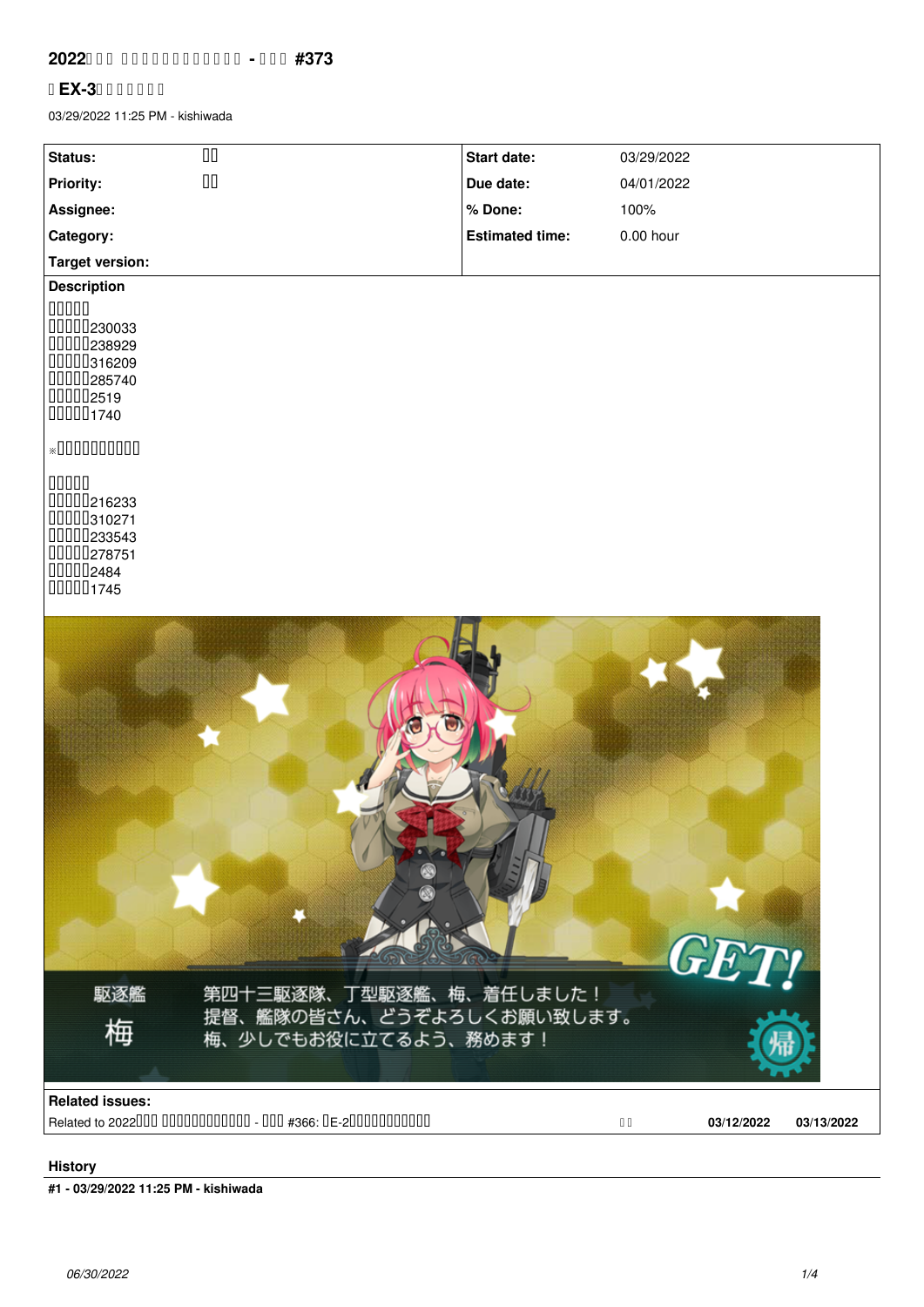#### **#2 - 03/29/2022 11:54 PM - kishiwada**

**23:26 出撃**

【D】 単横陣

【E】

 $\Box \Box \Box$ 航空戦で駆逐3撃沈 UUUUUU1UU

【H】 単横陣

【F】

ши

【X】 基地航空隊により軽巡1、駆逐1撃沈、軽空母中破 軽空母撃沈 開幕雷撃で竹大破

00000000 ボスによりビスマルク中破

 $000000000$ S勝利

000000

**23:35 帰投**

**23:54 0000** 

**#3 - 03/30/2022 12:07 AM - kishiwada**

**23:58 III** s 000000 **0:07 µ** 

#### **#4 - 03/30/2022 08:17 PM - kishiwada**

- Subject changed from **EX-3** 000 to **EX-3** 00000

SUU 0000000

#### **#5 - 03/31/2022 01:09 AM - kishiwada**

**- Status changed from II to II** 

*- % Done changed from 0 to 10*

S勝利

000000

**#6 - 03/31/2022 11:41 AM - kishiwada** S勝利

000000

**#7 - 03/31/2022 11:42 AM - kishiwada** SUU 0000000

# **#8 - 03/31/2022 12:02 PM - kishiwada**

S勝利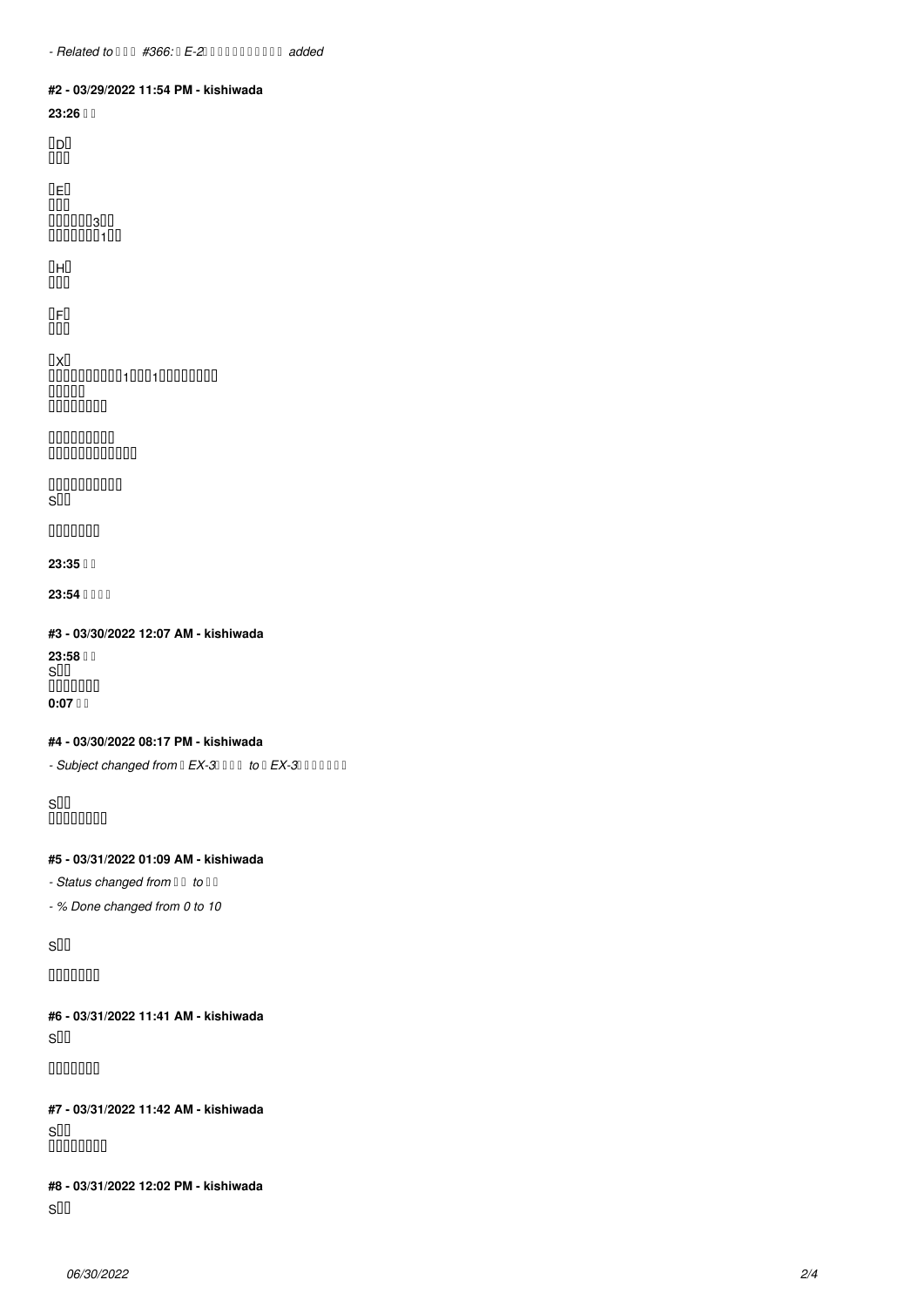## 000000

**#9 - 03/31/2022 02:13 PM - kishiwada** S勝利

000000

**#10 - 03/31/2022 04:21 PM - kishiwada** SUU 000000

**#11 - 03/31/2022 04:59 PM - kishiwada** SUU 000000

**#12 - 03/31/2022 05:25 PM - kishiwada** S勝利

0000000

**#13 - 03/31/2022 06:08 PM - kishiwada** SUU 000000

**#14 - 03/31/2022 06:31 PM - kishiwada** S勝利

0000000

**#15 - 03/31/2022 07:02 PM - kishiwada** A  $100000$ 

**#16 - 03/31/2022 10:05 PM - kishiwada** SUU 000000

## **#17 - 03/31/2022 11:49 PM - kishiwada**

*- File kancolle\_20220331\_233903.png added*

*- File kancolle\_20220331\_233903.png added*

*- Description updated*

**- Status changed from II to II** 

*- % Done changed from 10 to 100*

SUU uuuuu